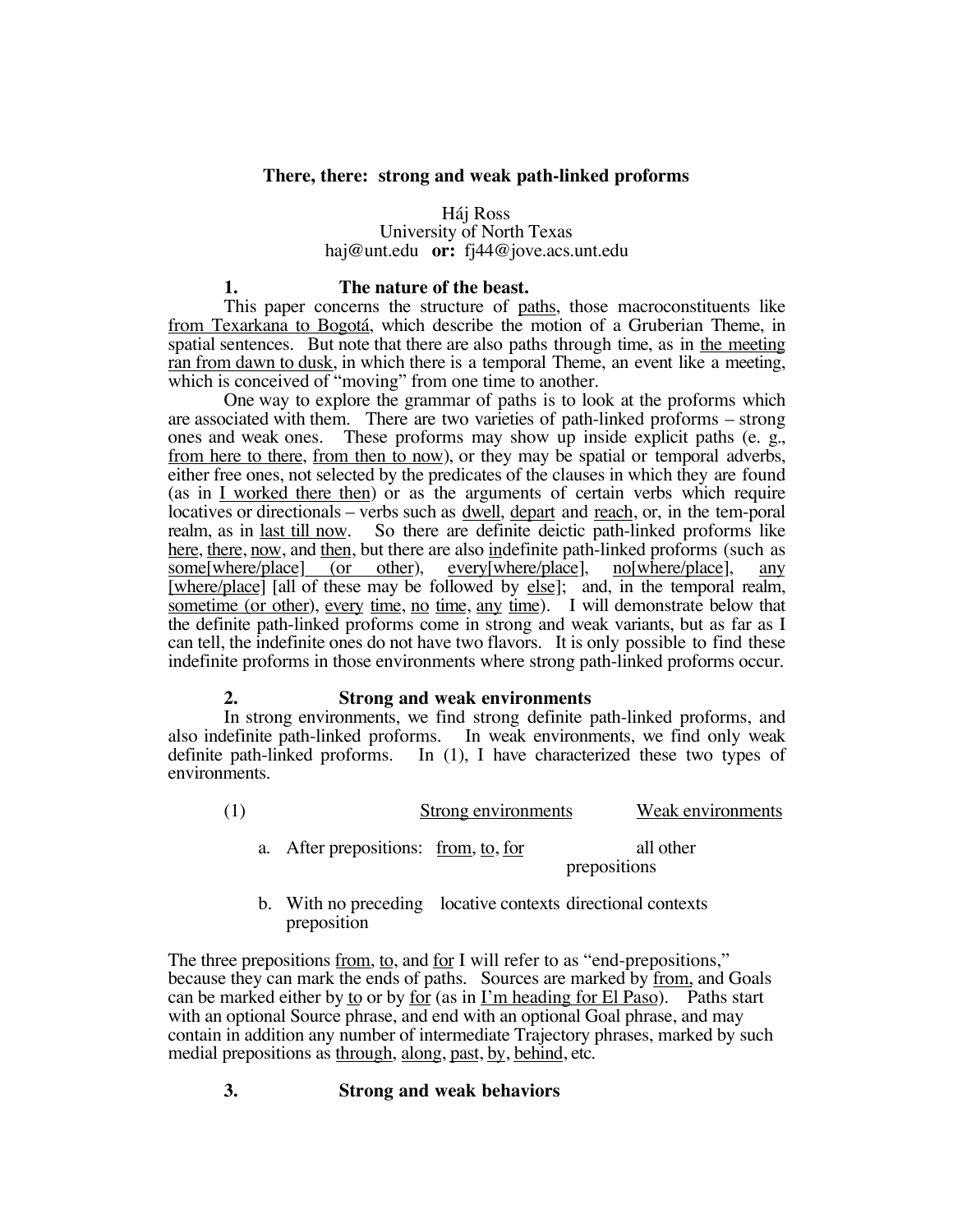When we compare the path-linked proforms that we find in these two sets of environments, we see that weak path-linked proforms are defective, with respect to strong path-linked proforms – the possible behaviors of the weak forms are subsets of the possible behaviors of the strong forms. For a first indication of such differences, let us note that while strong path-linked proforms can be questioned with where, weak path-linked proforms cannot:

- 
- (2) Questionability<br>a Where did you jump from?
	- a Where did you jump from? a'. \*Where did you jump past?<br>b. Who retreated to where? b'. \*Who retreated through when
		-
- b'. \*Who retreated through where?

Strong forms are modifiable, both on the left (by the adverbs right and around) and on the right, restrictively (cf.  $(3b)$ ) or appositively (cf.  $(3c)$ ) – weak forms are not – (cf.  $(3a', b', c')$ ). Strong forms are stressable, weak ones are not (cf. (4) – I owe this observation to Knud Lambrecht). Strong forms, but not weak ones, are topicalizable and left-dislocatable – cf.  $(5)$  and  $(6)$ .

#### Strong forms Weak forms

| (3) |    | Modifiability on the left and right, restrictive and appositive |                                                                                  |  |
|-----|----|-----------------------------------------------------------------|----------------------------------------------------------------------------------|--|
|     | a. | From right here I leapt.                                        | a'. *Past right here I leapt.                                                    |  |
|     |    |                                                                 | b. From here on the box I leapt. b'. *Past here on the box I leapt. <sup>1</sup> |  |
|     |    | c. From here $-$ on it $-$ I leapt.                             | $c'.$ *Past here – on it – I leapt.                                              |  |
| (4) |    | Stressability                                                   |                                                                                  |  |
|     | a. | I leapt from THERE.                                             | a'. *I leapt behind THERE.                                                       |  |
|     |    | b. YOU departed from HERE,                                      | b'. *YOU departed HERE,                                                          |  |
|     |    | & I departed from THERE.                                        | and I departed THERE.                                                            |  |
| (5) |    | Preposability                                                   |                                                                                  |  |
|     |    | a. There you can jump from.                                     | a' *There you can jump through.                                                  |  |
|     |    | b. There we will stay tonight.                                  | b'. *There we will reach tonight.                                                |  |
| (6) |    | Left-Dislocatability                                            |                                                                                  |  |
|     |    | a. Rio, I'll leave from there                                   | a'. *Rio, I'll leave there                                                       |  |
|     |    | tomorrow.                                                       | tomorrow.                                                                        |  |
|     |    | b. Rio, they retreated to there.                                | b'. *Rio, they retreated past there.                                             |  |
|     |    |                                                                 |                                                                                  |  |

As Paul Postal has pointed out to me, while strong path-linked proforms can con- and disjoin well, weak ones are poor con- and disjoinees, especially in last position – cf.  $(7)$ :

| (7) | Con- and disjoinability             |                                             |
|-----|-------------------------------------|---------------------------------------------|
|     | a. Enid is beautiful, but IBM       | a'. Enid is beautiful, but IBM              |
|     | is leaving [from there and          | is leaving [ $*$ there and Waco /           |
|     | Waco / from Waco and there]         | **Waco and there] next month.               |
|     | next month.                         |                                             |
|     | $h \in A$ is kinky $= I$ don't want | $h \times I$ A is kinky $=$ I don't want to |

- ??to Ojai or there] yet. Ojai or there] yet.
- b. LA is kinky I don't want b. LA is kinky I don't want to to drive [to there or Ojai /  $\frac{1}{2}$  drive [\*by there or Ojai / \*\*b to drive [to there or Ojai / drive [\*by there or Ojai / \*\*by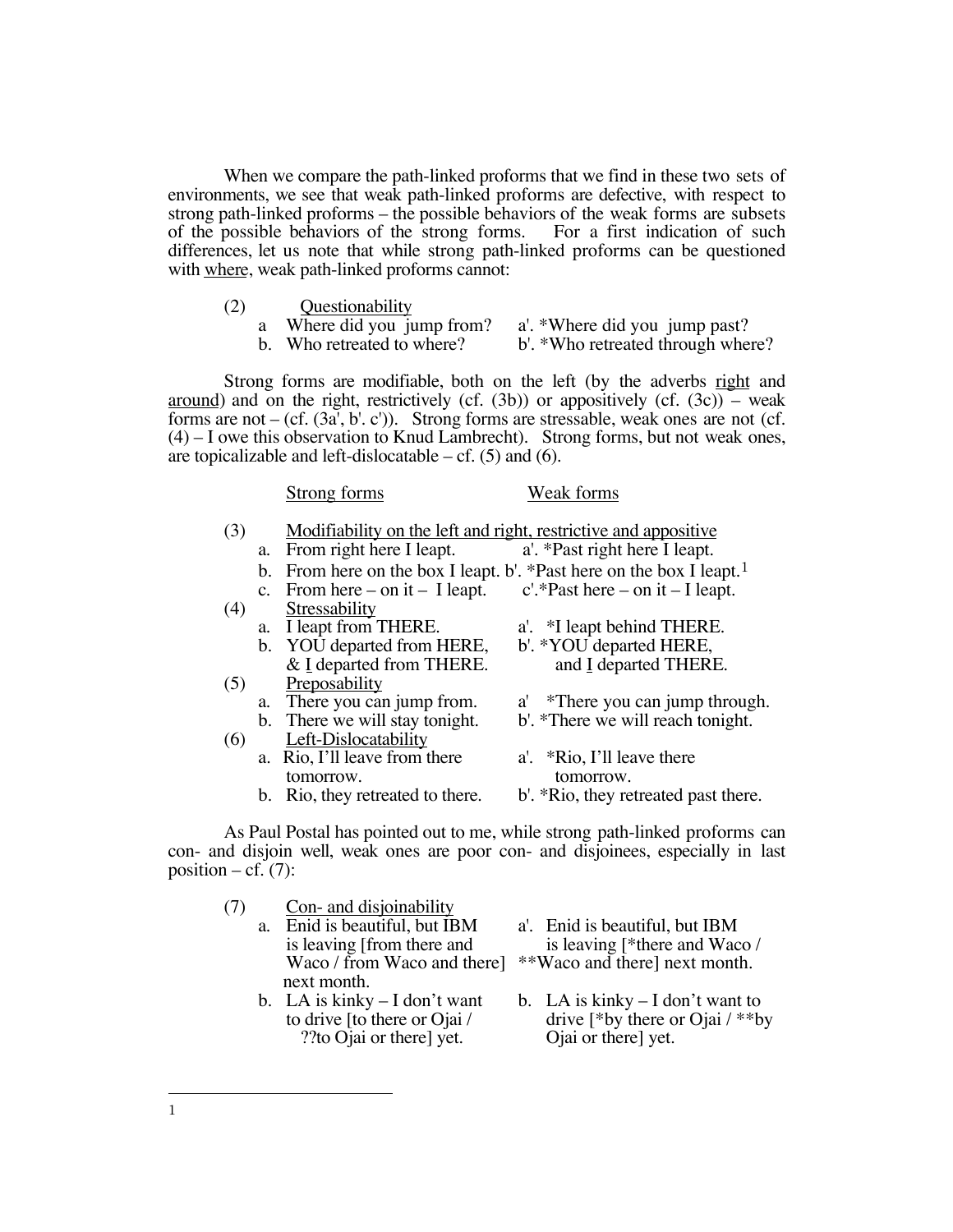In examples  $(2) - (7)$ , I have used only one of the criteria in  $(1)$  which separate strong and weak environments – the contrast between the objects of endprepositions and the objects of all other prepositions. Below, I will use the second criterion – the contrast between "bare" strong path-linked proforms – those which are found in locative contexts – and the bare weak path-linked proforms which are found in directional contexts. In the examples above, I have tried to construct In the examples above, I have tried to construct syntactic minimal pairs, by contrasting objects of <u>from</u> with the objects of other prepositions like through, past, and behind. In the examples which will follow, I will use two similar minimal pairs. The first is based on the fact that spatial pathlinked proforms are ambiguous after most verbs of motion – they can be understood to be locatives, with the meaning of "at this/that place," or directional, with the meaning of "to this/that place." Sentence (8a) is a clear example of this ambiguity. What happens to this ambiguity in one of the environments which allows only weak path-linked proforms, namely questions (cf. (1) above), is shown in (8b).

| (8) | Questionability             |                                |
|-----|-----------------------------|--------------------------------|
|     | Anaîs bicycled here.        | [Loc / Dir]                    |
|     | b. Where did Anaïs bicycle? | [Loc $\sqrt{\frac{1}{2}}$ Dir] |

Sentences exactly paralleling (8) emerge when other motional verbs like walk, swim, travel, hike, etc. are substituted for bicycle – the phenomenon is a robust one. Note that I am not claiming that there is no possibility of forming a question for the directional sense of (8). Sentence (9), which is that question, we will return to later.

(9) Where did Anaîs bicycle to?

Now let us construct another near minimal pair to show the locative directional contrast. This one will depend on the fact that residential verbs, like live, dwell, and reside, select for a locative expression, while journey verbs, like depart (the version without the from) and reach, select directionals – Sources and Goals, respectively. Thus we find contrasts like those between the strong path-linked proforms of (10), on the one hand, and the weak path-linked proforms of (11) or (12), on the other.

- (10) a. Dweezil resided there.
	- b. Dweezil resided right (over) there.
	- c. Where did Dweezil reside?
- (11)a. Moon Unit departed there at midnight.
	- b. \*Moon Unit departed right (over) there at midnight.
	- c. \*Where did Moon Unit depart?
- (12)a. The Trapp Family Singers reached there at dawn.
	- b. \*The Trapp Family Singers reached right (over) there at dawn.
	- c. \*Where did the Trapp Family Singers reach?

In the following examples, I will demonstrate the strong / weak contrast for bare path-linked proforms in the same sequence of contexts used in examples (3)  $-(7)$ .

Strong forms Weak forms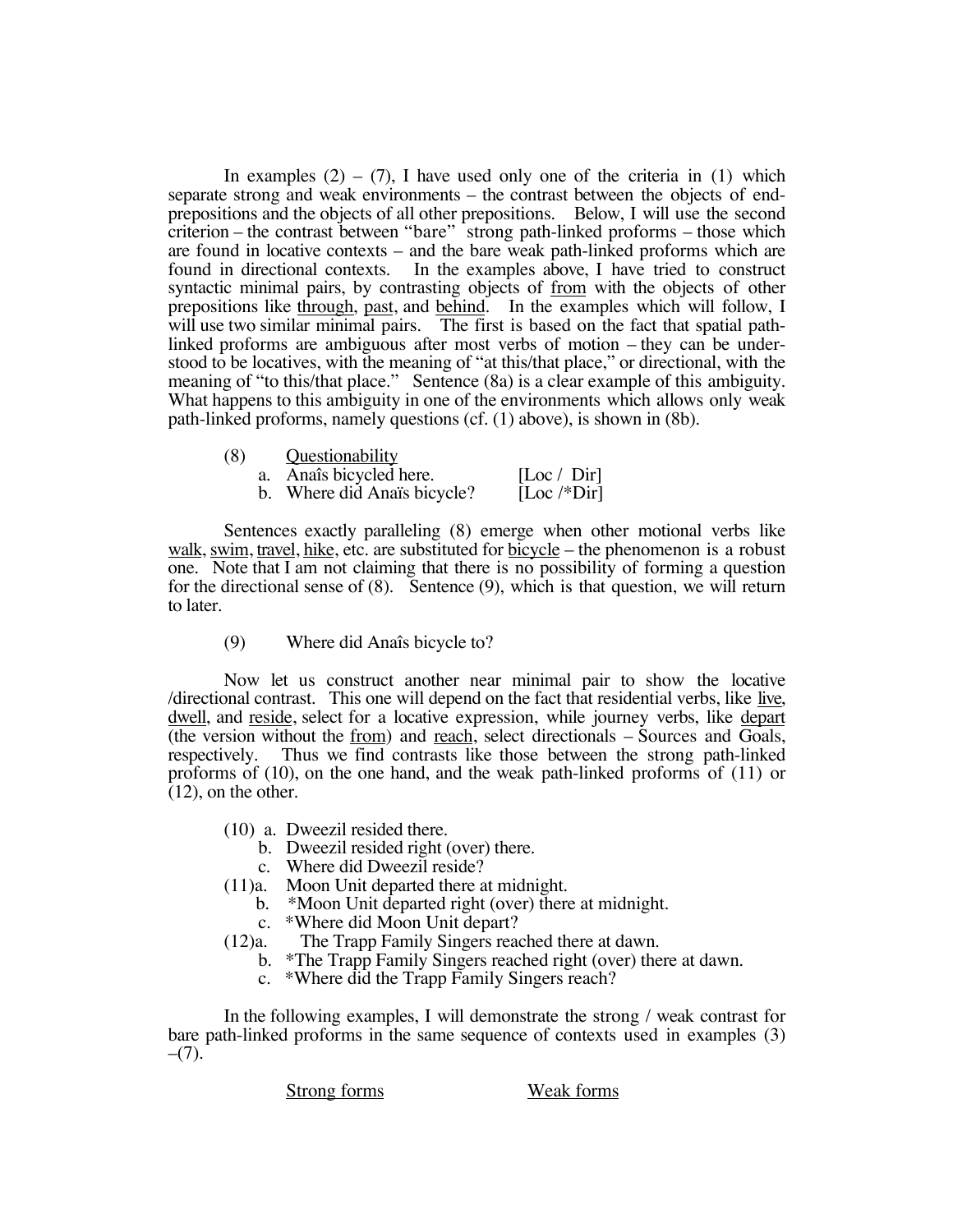|                | (13) Modifiability on the left and right, restrictive and appositive |                                                                   |  |  |
|----------------|----------------------------------------------------------------------|-------------------------------------------------------------------|--|--|
|                | a. Right here I hiked. [Loc} a'. *I hiked right here. [Dir]          |                                                                   |  |  |
| $\mathbf{b}$ . |                                                                      | Here by the sea I hiked.[Loc] b'. *I hiked here by the sea. [Dir] |  |  |
|                | c. Here by the sea I dwelled. $c'.$ *I reached here by the sea.      |                                                                   |  |  |
|                | $(14)$ Stressability                                                 |                                                                   |  |  |
|                | a. He hiked THERE a'. ?He hiked THERE                                |                                                                   |  |  |
|                | for three weeks. [Loc]                                               | in three days. [Dir]                                              |  |  |
|                | b. YOU lived HERE, b'. *YOU reached HERE,                            |                                                                   |  |  |
|                | and I lived THERE.                                                   | and I reached THERE.                                              |  |  |
|                | $(15)$ Preposability                                                 |                                                                   |  |  |
|                | a. Here we hiked. [Loc]                                              | a'. *Here we hiked. [Dir]                                         |  |  |
|                | b. There we will stay tonight.                                       | b'. *There we will reach tonight.                                 |  |  |
|                | $(16)$ Left-Dislocatability                                          |                                                                   |  |  |
|                | Rio, I'll bicycle there<br>To Rio, I'll bicycle there                |                                                                   |  |  |
|                | tomorrow. [Loc] tomorrow. [Dir]                                      |                                                                   |  |  |
|                | $(17)$ Con- and disjoinability                                       |                                                                   |  |  |
|                | a. Enid is beautiful $-I$ want                                       | a'. *Enid is beautiful $-I$ want to                               |  |  |
|                | to bicycle [there and in Waco /                                      | bicycle [there and to Waco /                                      |  |  |
|                | ?in Waco and there]. [Loc]                                           | **to Waco and there [Dir]                                         |  |  |
|                | b. LA is kinky $-I$ don't want                                       | b. *LA is kinky $-I$ don't want                                   |  |  |
|                | to bicycle [there or in Ojai /                                       | bicycle [there or to Ojai /                                       |  |  |
|                | $?$ in Ojai or there [ [Loc]                                         | **to Ojai or there. [Dir]                                         |  |  |
|                |                                                                      |                                                                   |  |  |

In the interests of brevity, I will not mount a full-scale demonstration of the parallels between spatial and temporal paths. Below, I will give a few examples which are intended to suggest that the same asymmetry between strong and weak temporal proforms exists. As we might suspect, since the spatial terms are the metaphorical basis for the temporal terms, we find things that occur in the ecology of spatial terms that have no correspondents among their temporal cognates. One such fact is that while there are verbs which select for bare spatial terms, both locatives and directionals, such as the verbs of residing and of journeying that we have seen above, and while there is one verb in the temporal domain which requires the temporal correspondent of a locative (namely, the passive verb to be dated), I have been able to find no verb which selects for a temporal Goal. Thus though we have (18), which corresponds to the locative sense of (8a),

(18) The painting was dated 1435, and the etching was dated then too.

there is no temporal equivalent of any verb like reach. Furthermore, sentences like (19) are unambiguous – in them, then means only "at that time," not "until that time."

(19) Hong Kong will be part of the People's Republic next July, and I will work then.

Since we cannot find temporal ambiguities like the spatial ambiguity of (8), and since there can apparently be no temporal equivalent of the <u>reside</u> / reach contrast, we will have to make do with the contrast between the temporal endprepositions since (which is a Source marker like from) and until, till, and to (which are Goal markers), on the one hand, and medial prepositions like past and through, on the other, Some results of this comparison appear in  $(20) - (26)$ .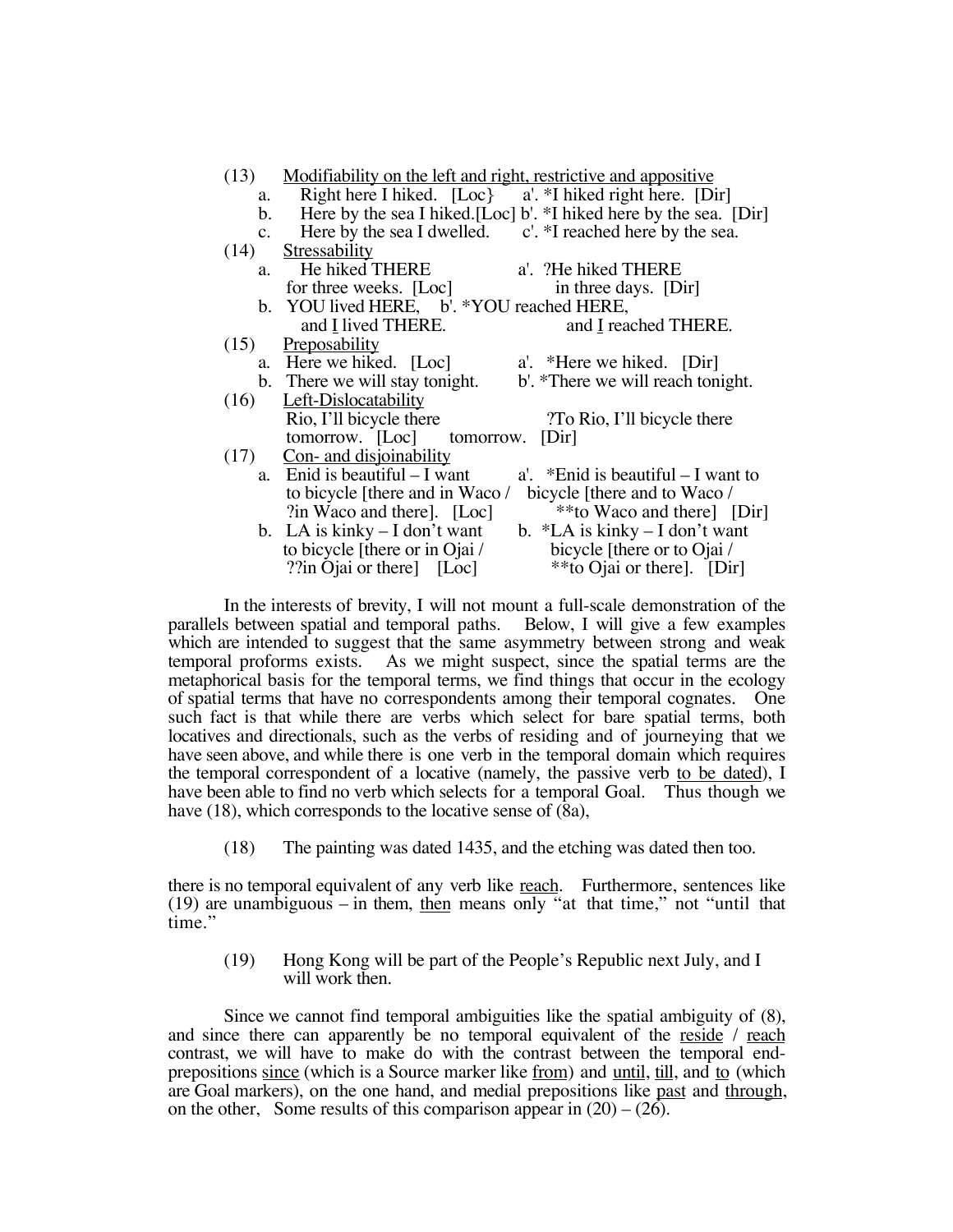- (20) Questionability
	- a. Since when have you been working? [since = end-preposition ]
- b. \*Past when did you work?  $[past = medical \text{precision}]$ (21) Modifiability on the left and right, restrictive and appositive
- a. They worked until right then.  $[until = end-preposition]$ 
	- b. They worked until then in May.  $[until = end-preposition ]$
	-
	- c. \*They worked past right then. [ $_{\text{past}}$  = medial preposition]<br>d. \*They worked past then in May. [ $_{\text{past}}$  = medial preposition] d. \*They worked past then in May.
- (22) Stressability
	- a. They worked until THEN.  $[until = end-preposition]$
	- b.  $*$ They worked past THEN. [past = medial preposition]
- -

(23) Preposability

[Here, we see where the shoe begins to chafe. These temporal path-linked proforms are more restricted than their spatial big brothers. The little temporal tykes can't strand even endprepositions (cf. (23a)), and they can't even prepose from the one

verb which selects for them – compare (18) with (23c).]

- a. \*Then you can work till, and no one cares. [till =end-preposition]
- b. \*Then you can work past, and no one cares. [past=medial P]
- c. \*The painting was dated 1435, and then the etching was dated too.

(24) Left-Dislocatability [Inexplicably, this seems to work unimpeded with both strong and weak then.]

- a. Noon, I can work till then.
- b. Noon, I can work past then.
- (25) Disjoinability
- a. I am usually tired by noon, but I can work [till then or 1PM / ?till 1PM or then], if that would help.
	- b. ?I am usually tired by noon, but I can work [past then or 1PM / \*past 11 AM or then], if that would help.

Now that we have seen the contrast between strongies and weakies at work, let me very briefly show that the indefinite path-linked proforms can show up only where we find strong proforms. The following cases are meant to adumbrate the whole range of possible contrasts, which interested readers can work out for themselves. First I will cite some spatial cases, and then some temporal ones.

- (26) a.. People are jumping [from / \*past] everywhere.
	- b. Maria wants to bicycle everywhere. [Loc /?\*Dir]
	- c. If you want to work [until / ??past] sometime or other tomorrow, that will require special permission.
	- d. If I keep thinking  $[$ until  $/$ \*past $]$  every time that I go to bed, I fear that my mind will blow a fuse.

## **4. Into and out of**

If the correct generalization is that strong path-linked proforms show up after end-prepositions, what about the two prepositions into and out of  $-$  aren't they end-prepositions? At first sight, they would appear to be, but when we run them through the tests for strength, this is what emerges.

(27) Questionability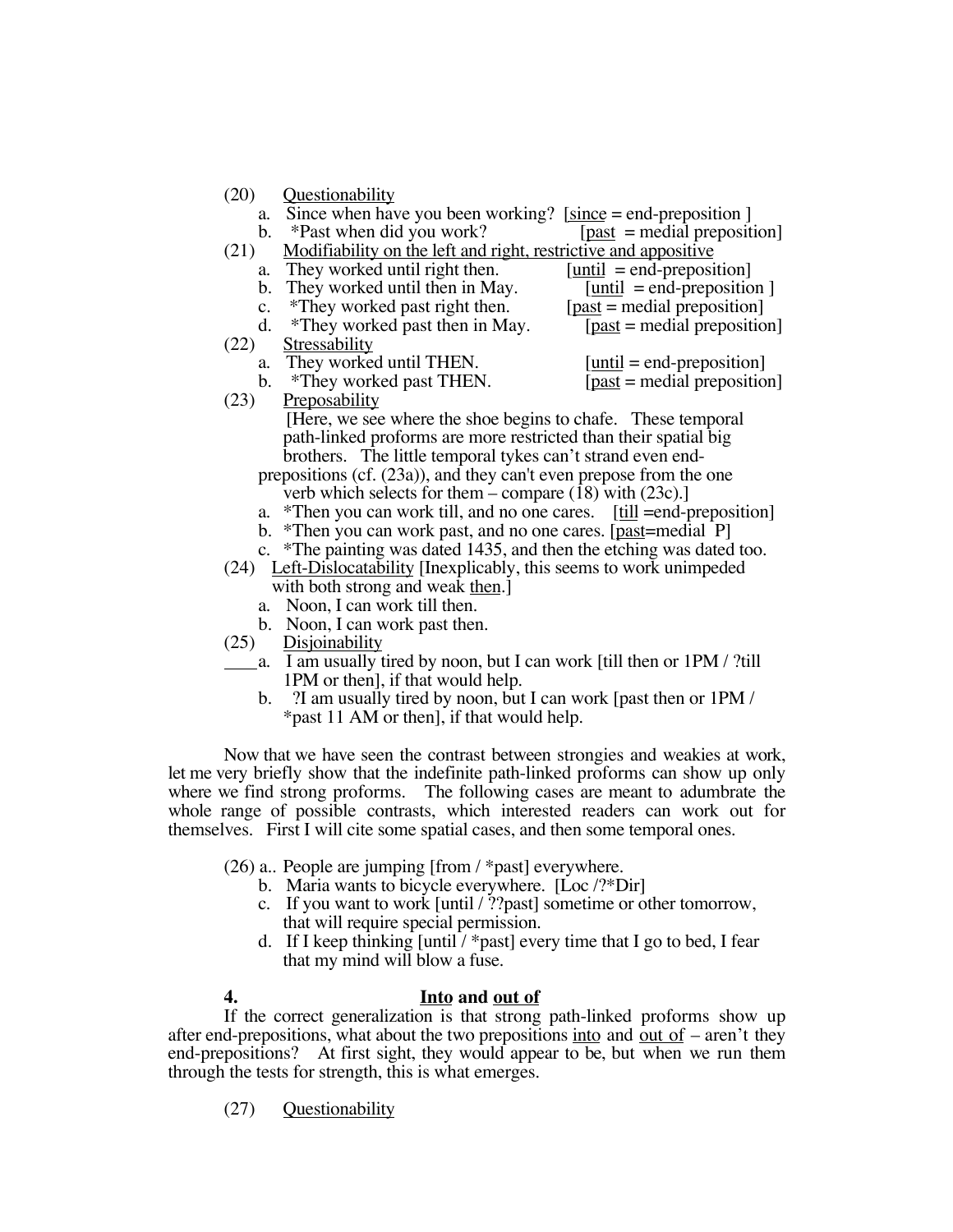- a. \*Where did you jump into?
- b. \*Where did you jump out of?
- (28) Modifiability on the left and right, restrictive and appositive
	- a. \*Into right here I leapt.
	- b. \*Out of right here I leapt.<br>c. \*Into here in the pool I lea
	- \*Into here in the pool I leapt.
- d. \*Out of here in the pool I leapt.<br>(29) Stressability
- Stressability
	- a. ?I leapt into THERE.
	- b. ?I leapt out of THERE.
- (30) Preposability
	- a. \*There I leapt into.
	- b. \*There I leapt out of.
- (31) Left-Dislocatability
	- The pool, I'll leap [into / out of] there tomorrow.
- (32) Con- and disjoinability
	- a. ?The pool looks inviting, and I'll leap [into / out of] [there and the hot tub / ??the hot tub and there] as soon as I can.
	- b. ? The pool is full of chlorine, which I am allergic to, so I don't want to leap [into / out of] [there or the hot tub / ?the hot tub or there] unless I have to.

While there are some discrepancies, on the whole, the weight of this evidence suggests that into and out of pattern with medial prepositions, rather than with endprepositions. How can this be?

The answer lies in Gruber's insight that into is to be analyzed as a complex directional – as a locative inside a directional, rather than as a simple end-preposition. Gruber suggests the two rules in  $(33)$  – cf. Gruber (1967, 1976).

(33) a. 
$$
[\underline{\text{to}} \quad [\underline{\text{in}} \text{NP}] ] \rightarrow \underline{\text{into}} \text{NP}
$$
 b.  $[\underline{\text{from}} \quad [\underline{\text{in}} \text{NP}] ] \rightarrow \underline{\text{out of}} \text{NP}$ 

Support for this analysis can be derived from an analysis of the types of nouns which can be referred to by there when this proform follows in. (34) presents some examples which show that in there likes to refer back to a threedimensional solid object, preferably an artifact, prototypically a building or room:

- (34) a. Dylan is in the World Trade Center, and Markus is in there too.
	- b. ??Dylan is in the pool, and Markus is in there too.
	- c. \*Dylan is in the lake, and Markus is in there too.
	- d. \*Dylan is in a patch of fog, and Markus is in there too.
	- e. \*Dylan is in the garden, and Markus is in there too.
	- f. \*\*L is in the Roman alphabet, and D is in there too.

In (35), we see that when we try to refer to this same set of nouns with a phrase like <u>into there</u> or <u>out of there</u>, we run across the same pattern of grammaticalities.

(35) a. Dylan is in the World Trade Center and Markus just ran into there.

b. ??Dylan is in the pool and Markus just dove into there.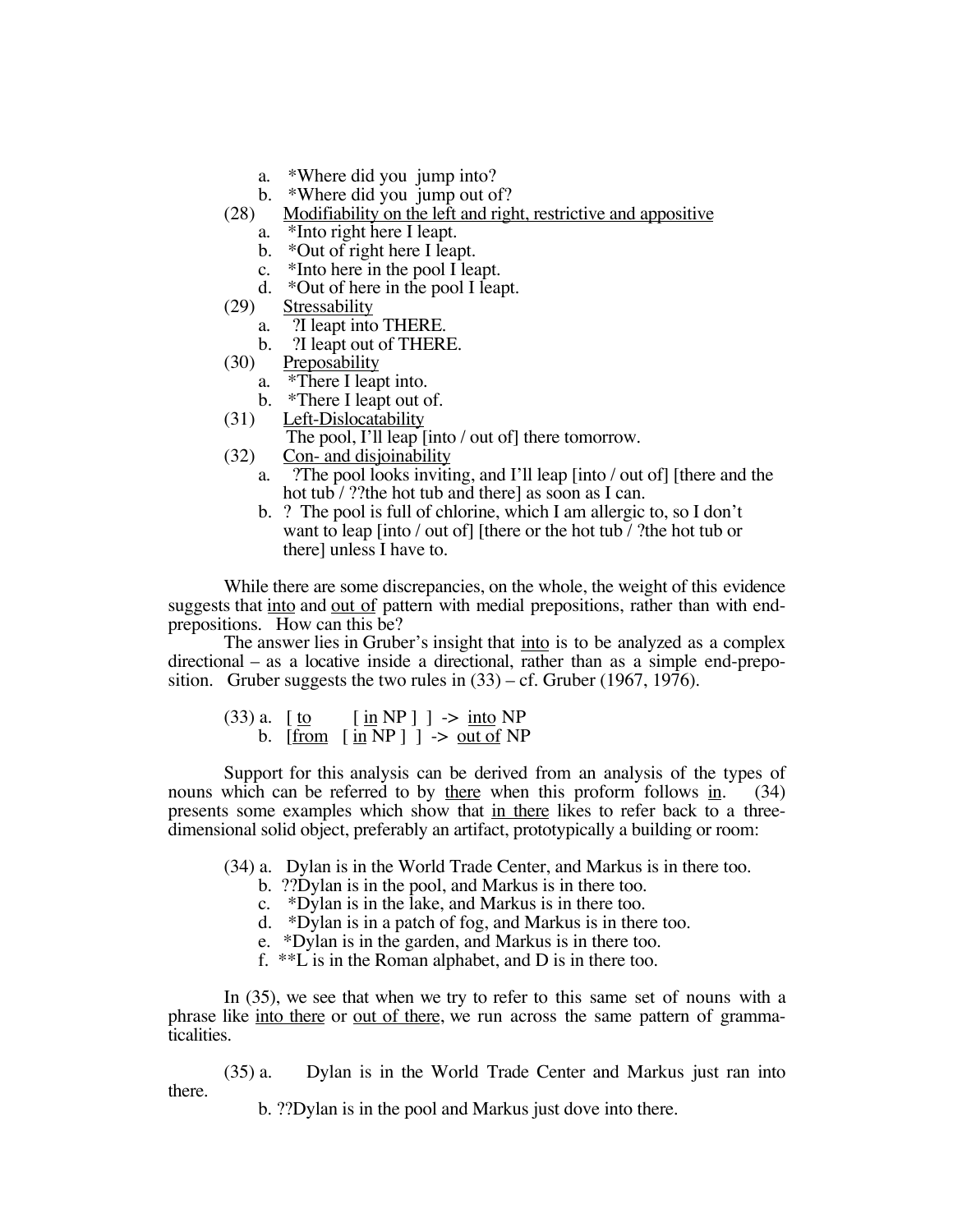c. \*Dylan is in the lake, but Markus just dashed out of there.

d. \*Dylan is in a patch of fog, but Markus just came out of there.

e. \*Dylan is in the garden but Markus just walked out of there too.

f.\*\*L is in the Roman alphabet, but even Genghis Khan couldn't put K into there.

I take it, then, that this case, at least, can be closed.

## **5. Zapping to**

Let us return, now, to sentence  $(9)$ , which, it will be recalled, is the ques-tion which corresponds to the directional sense of  $(8)$ . Where could  $(9)$ , which I repeat here for convenience, have come from?

(9) Where did Anaîs bicycle to?

It would seem most obviously to derive from \*(34), which is ungram-matical because of the presence of the preposition to.

## (34) (\*)Anaîs bicycled to where

Accordingly, we need to postulate a rule of **To** Zap, a rule, however, which will be needed independently of the problems posed by such ungrammaticalities as  $*(34)$ , as we can see from  $(35)$  and  $(36)$ .

- (35) a. Vicky flew from Corpus Christi to Palm Springs.
	- b. Vicky flew to Palm Springs from Corpus Christi.
- (36) a. Vicky flew from here  $?*($ to) there.
	- b. Vicky flew (?to) there from here.

The fact that (36b) prefers to surface without its underlying to is proof enough that there is a need for some rule to get rid of to under some circumstances. However, as might be surmised, there is a recalcitrant unsolved problem as to what those circumstances might be. (36) already provides evidence that adjacency to the verb will figure as a condition on the eventual rule, and the contrast between (36b) and (37) suggests that the centrality of the verb that triggers **To** Zap will play an important role as well.

- (37) a. Vicky went (\*to) there from here.
	- b. Vicky Learjetted ?(to) there from here.

That is, the less marked the triggering verb is, the more obligatory **To** Zap must be. However, there seems to be more than simple markedness playing a role here, for both retreat and stride seem to be of low frequency, yet while the former prefers to retain its to, the latter insists on deleting it –  $cf. (38)$ .

- (38) a. There was a cache of ammo in the grove, and the soldiers retreated ??(to) there in a hurry.
	- b. There was bottle of Slivovitz in the cupboard, and the CEO strode (?\*to) there with alacrity.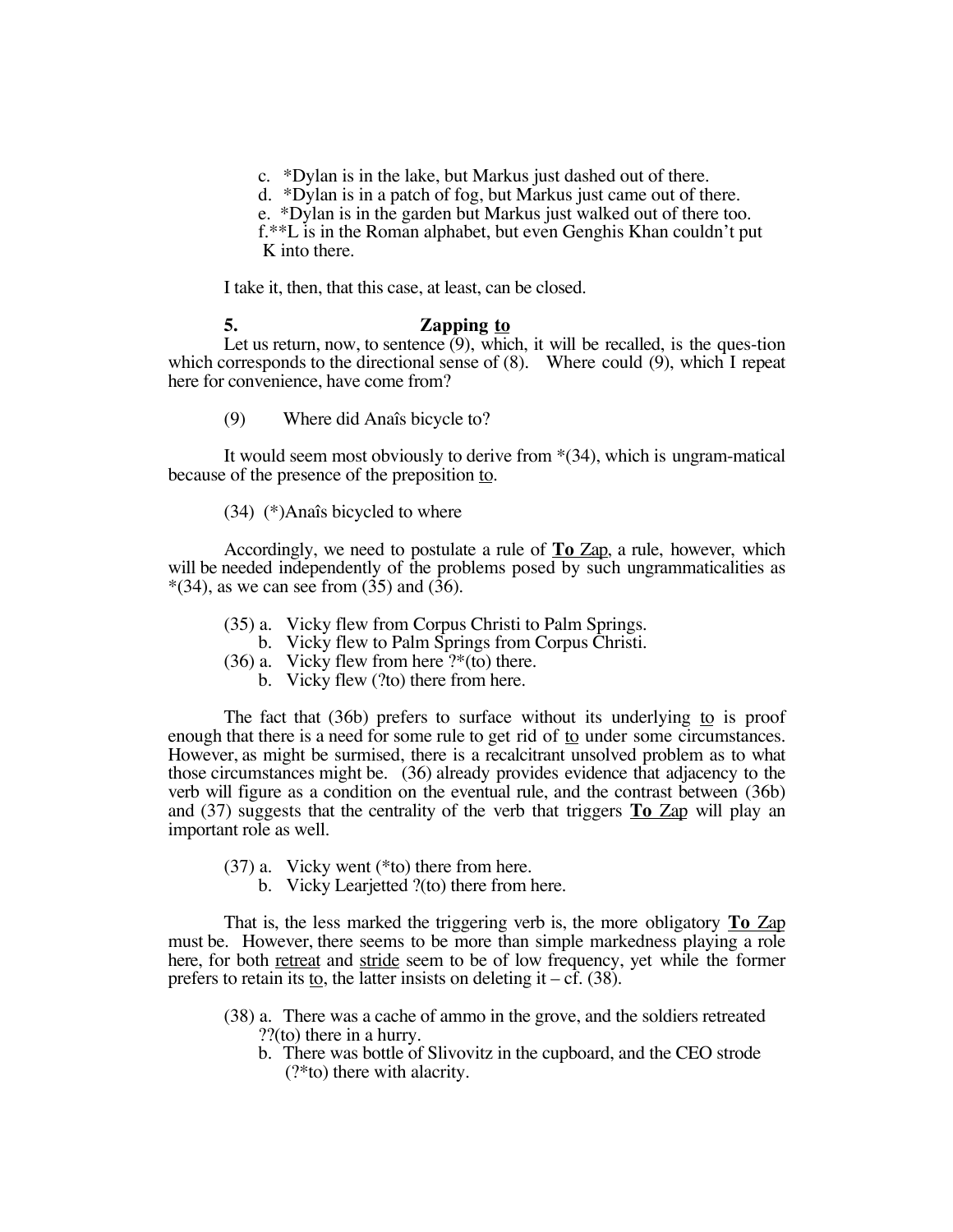Furthermore, I believe that verbs such as go and run, which permit nouns of spatial extent as their subjects, such as <u>route 66, my property</u>, etc., as we see in  $(39)$ ,

# (39) a. Route 66 goes [to LA / (?to) there] from Chicago.

b. My property runs ?(to) there from Turkey Mountain Brook.

allow to to follow them in such metaphorical usages more than is the case when these verbs occur with normal garden-variety moving subjects. The problem of the interplay of metaphoricality and prepositionlessness is not limited to the case of to, as we see from examples like  $(40)$ :

- (40) a. Bugsy entered (\*into) the house stealthily.
	- b. Microsoft entered \*(into) negotiations reluctantly.

There are obviously several cans of worms here, if not indeed metacans, and my plan is to fearlessly refuse to shake a stick at them.

#### **6. Return to bare directionals**

There is a serious problem in my previous discussion of bare directional proforms, one related to the rule of **To** Zap. For as I noted, while (8b), repeated for convenience, is unambiguously a locative question,

(8) b. Where did Anaïs bicycle?  $[Loc \sqrt{*}Dir]$ 

a where-question with go, the least-marked verb of motion is unambiguously a directional, and worse yet, if we leave behind a stranded to, as was necessary in (9), the only grammatical way of questioning (8a) directionally, the result with go is at least odd, if not out:

| $(41)$ a. Where did Anaîs go? | $[*Loc / OK Dir]$ |
|-------------------------------|-------------------|
| b. ??Where did Anaîs go to?   |                   |

The directional grammaticality of the where-question with go in (41a) is systematic. That is, we cannot merely claim that go is exceptional in the type of path-linked question that it allows. Rather, it is a true exception to the generalization in  $(1)$ , which states that bare path-linked proforms are weak in directional contexts. The object of go is such a context, yet the path-linked proforms that replace it are clearly strong, as we can see in (42):

| (42) a. Shelley went right there.                                    | [Left-modifiability]                |
|----------------------------------------------------------------------|-------------------------------------|
| b. Shelley went there to it.                                         | [Right-modifiability – restrictive] |
| c. Shelley went there $-$ to it.                                     | [Right-modifiability – appositive]  |
| d. Shelley went THERE.                                               | [Stressability]                     |
| e. There Shelley never went.                                         | [Preposability]                     |
| f. Rio, Shelley went there.                                          | [Left-dislocatability]              |
| g. Shelley went [there and to Curitiba / ?to Curitiba and there].    |                                     |
| [Conjoinability]                                                     |                                     |
| h. Shelley didn't go [there or to Curitiba / ?to Curitiba or there]. |                                     |
|                                                                      |                                     |

[Disjoinability]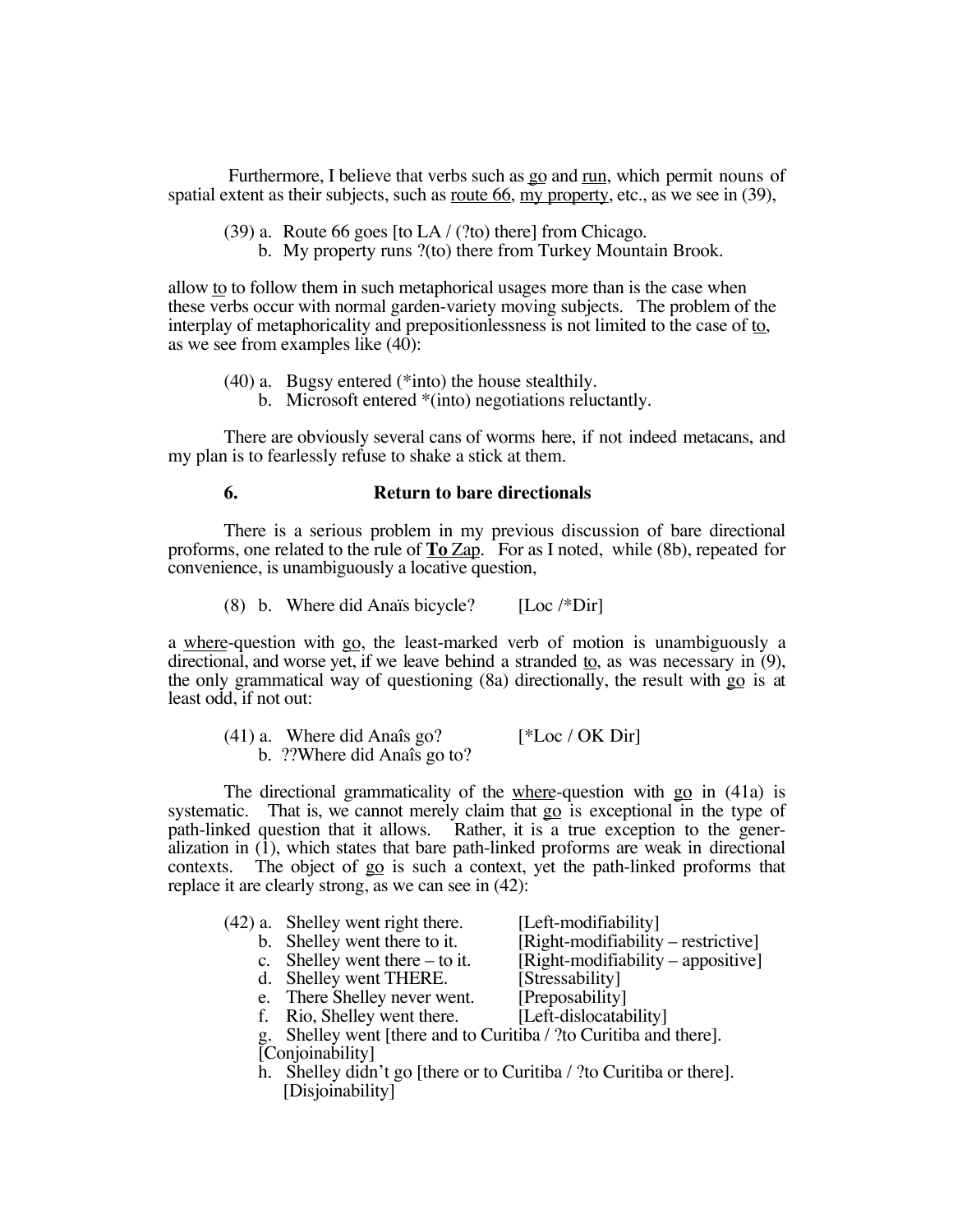Note that we cannot account for this systematic strongness of the pathlinked proforms with go by saying that when the from which depart and leave select for is not there (whether by some kind of lexical process, as seems most likely, or by a syntactic one, which I doubt can be made to work), then depart and leave are followed by weak path-linked proforms, while when **To** Zap applies, it leaves behind a strong proform. This avenue of analysis is not open to us, because of the large class of verbs like bicycle, walk, run, etc., which we have seen to be fol-lowed by weak path-linked proforms, in the absence of their to, as (1) stipulates. I take the risk of emphasizing the obvious here, just to point out how baffled I am by the case of go.

What makes me the most uneasy is the contrast between (b) and (41b), which is repeat for convenience as  $(43)$ :

(43) a. Where did Anaïs bicycle to?  $[=(9b)]$ b. ??Where did Anaïs go to?  $[=(41b)]$ 

We can neatly describe the behavior of the normal verbs, like bicycle, by saying that  $\textbf{To Zap}$  is obligatory – that whenever a to is followed by any kind of path-linked proform, the to immolates itself. This will explain why there can be no to in questions like (44), in which the to has pied-piped with the fronted where.

(44) (\*To) where did Anaïs bicycle?

But what is not explained, was mich wurmt, is the utter to-lessness that go manifests. With go, to is deleted even if there is nothing to its right which would force it to delete. And what is worse, of all verbs, go is the only one, for me, which can even show up to-lessly before one noun, place, which though it is used to form indefinite path-linked proforms, can also appear quasilexically, modified by an adjective, as in (45):

(45) I have gone many fascinating places with Jerry.

What we need, I believe, is some way to say that  $g_0$  is radically, virulently to-less, and to link this fact with the strongness of the proforms which follow it.

And why do we need some such concept as "radical to-lessness," and why must we learn how to link it to strong proforms? Because  $\overline{it}$  is bare locatives that are the strongest path-linked proforms of all. These locative proforms are accompanied by a preposition that is so evanescent as to almost only be inferrable from the existence of dialects which contain sentences like (46).

(46) Where is Ted at?

These dialects distinguish their treatment of where and there. For while this at can surface stranded after where, with certain verbs, it cannot be stranded by a preposed there  $- cf.$  \*(47)

(47) \*There we were never at.

This neutrino-like at can, I believe, also be argued to be deeply present before the objects of end-prepositions in paths. I think that the remote structure of (48a) is that shown in (48b), because of the at's in (48c), at's which are protected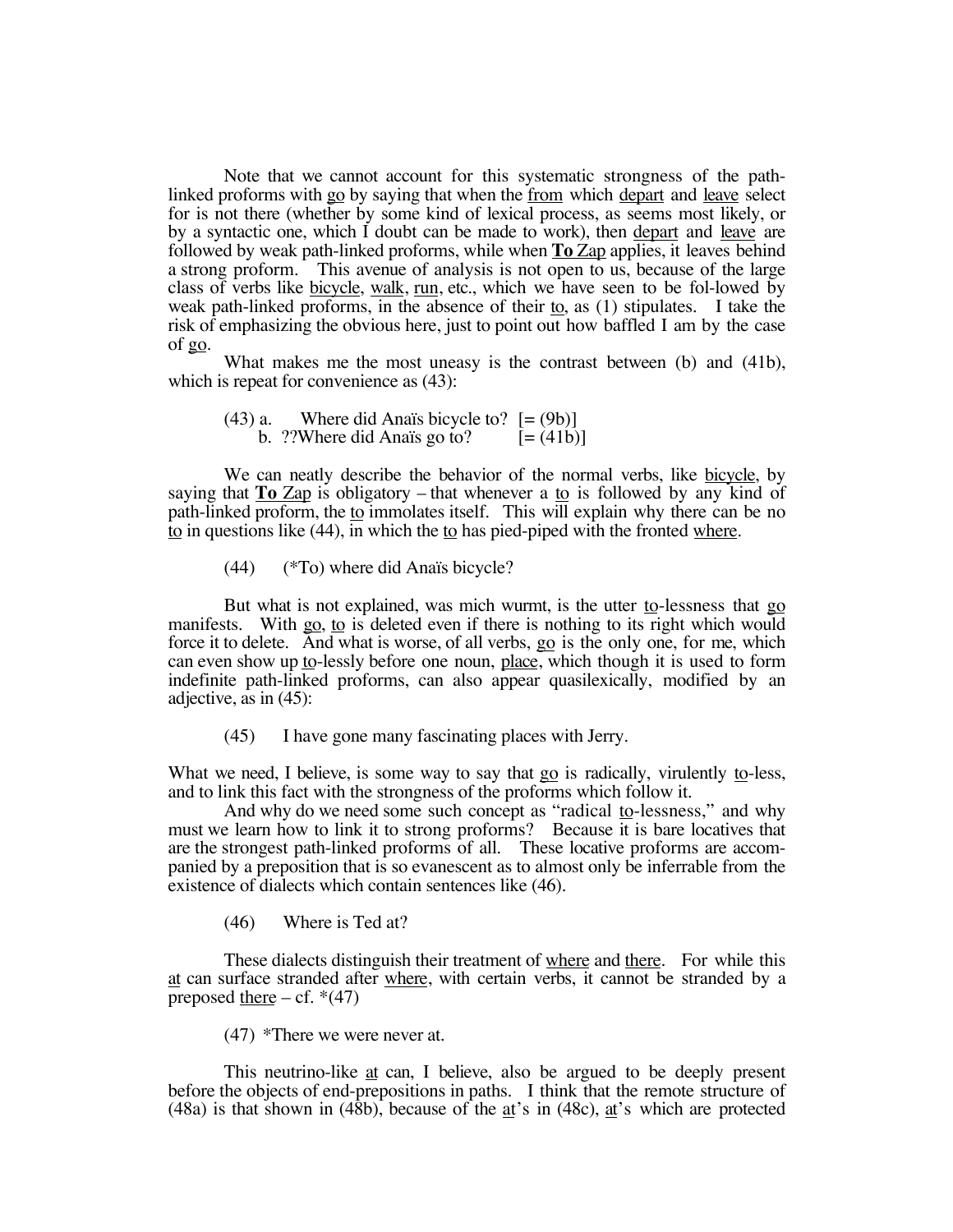from being deleted by another rule of **At**-Deletion, one which deletes them after end-prepositions, by the presence of the intervening adverbs  $\underline{\text{right}}$  and  $\underline{\text{down}}^3$ 

(48) a. Sal ran from the barn to the dock.

- b. (\*)Sal ran from [at the barn] to [at the dock].
- c. Sal ran from [right at the barn] to [down at the dock].

The generalization which I intuit the presence of is one something like that stated in (49):

## (49) **The centrality of locatives**

The more locative a path-linked expression, the greater its tendency to surface as a bare adverb. Thus since Source and Goal directionals contain locatives, as argued by Gruber, directionals will tend to surface more prepositionally than will locatives. And since universally, bare NP's are more accessible than are NP's which are the objects of prepositions, cross-linguistically, it is to be expected that locative pathlinked proforms will exhibit stronger behaviors than will directionals. Thus we will expect to find locatives being more questionable, more modifiable, more stressable, more movable (including to clitic positions), and more con- and disjoinable than are directionals. While we will expect all path-linked proforms to be defective, with respect to non-adverbial NP's, we will expect directionals to be defective with respect to locatives.

The special properties of go represent the tip of an ugly iceberg; for speakers differ as to how many verbs are for them unmarked enough for the verbs to permit directional where-questions. One speaker reports that for him, both run and drive can, another that for her even bicycle can. In the best of all possible worlds, which is rarely the world which English visits, there would be an implicationally ordered list of verbs, such as the one in (50),

(50)  $\qquad \underline{go} \ge \underline{run} \ge \underline{walk} \ge \underline{drive} \ge \underline{bicycle} \dots$ 

with the happy property that anyone who could use a directional where with some verb at position x on this scale would be able to do the same thing with all verbs to its left. I have looked for such simple scales in the past, with rare success. Things are usually a lot messier than that. How messy they will turn out to be in the present case is a question that will have to wait for future research.

Observe that the problem raised by go, an intransitive verb, which selects a path as its object, will be duplicated by transitive verbs like take, which select for a direct object that is a Theme, with a following path. Thus by (1), we would pre-dict that the there that follows take should be weak – but it is strong:

| $(51)$ a. I took Shelley right there. | [Left-modifiability]                 |
|---------------------------------------|--------------------------------------|
| b. I took Shelley there to it.        | $[Right-modifiability-restrictive]$  |
| c. I took Shelley there $-$ to it.    | $[Right-modifiability - appositive]$ |
| d. I took Shelley THERE.              | [Stressability]                      |
| e. There I never took Shelley.        | [Preposability]                      |
| f. Rio, I took Shelley there.         | [Left-dislocatability]               |
|                                       |                                      |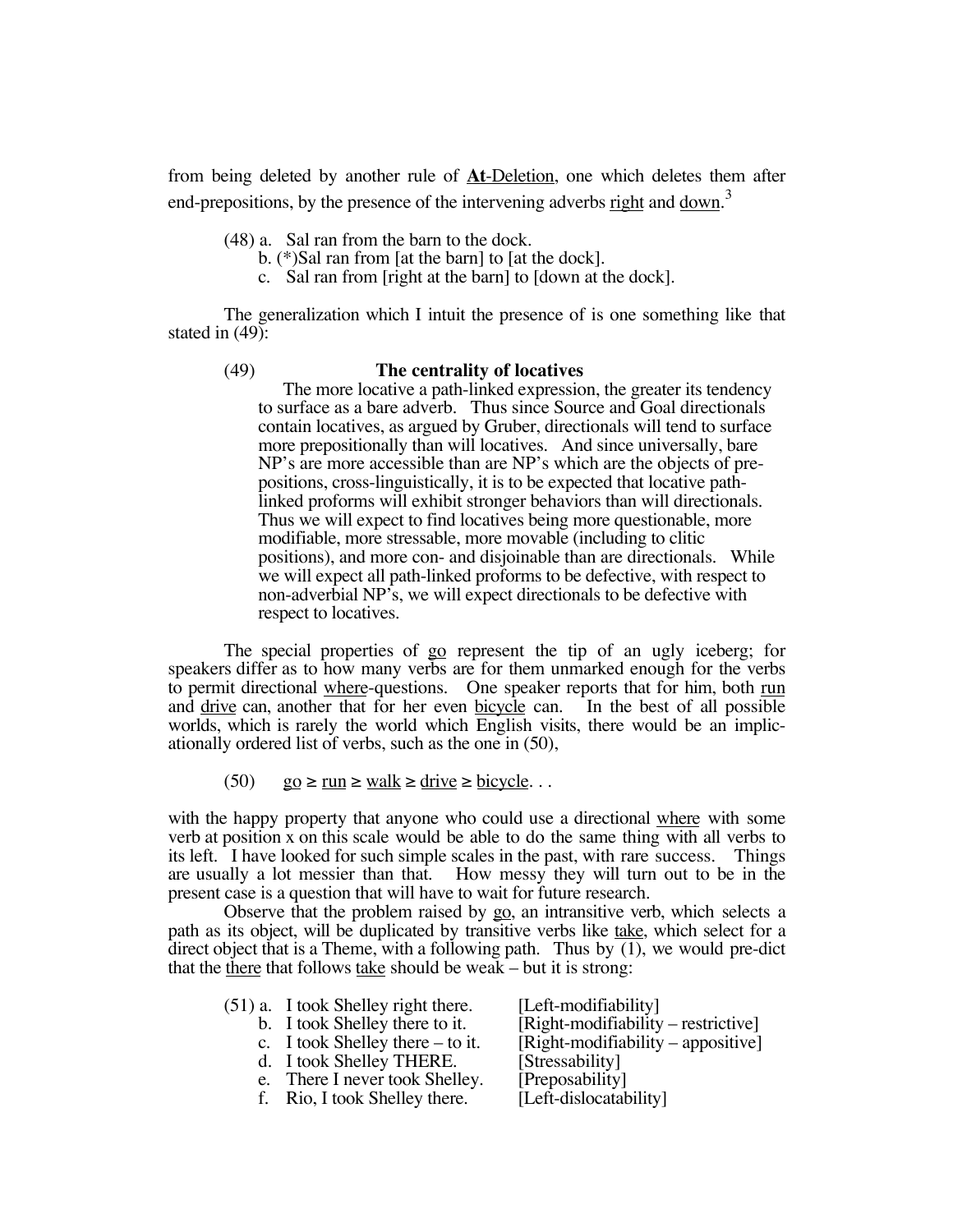- g. I took Shelley [there and to Curitiba / ?to Curitiba and there]. [Conjoinability]
- h. I didn't take Shelley [there or to Curitiba / ?to Curitiba or there]. [Disjoinability]

In general, we find the same kind of facts with transitive verbs as we find with intransitive ones. That is, the more central the verb, the stronger the path-<br>linked proforms that occur with it. Thus for instance, I would expect such Thus for instance, I would expect such unmarked verbs as take, put and bring to occur with the strongest proforms, and slightly rarer verbs, like drive, push, and shove, to occur with weaker ones, and marked verbs, such as elbow, impel, and maneuver, to occur with the weakest ones of all. While I will not attempt a full demonstration of these asymmetries here, the facts of  $(52)$ – $(54)$  seem to be going in the right direction (sorry).

- (52) a. Where will they put him?
	- b. They will put him right there.
	- c. There they should not put him.
	- d. ?Where will they bring him?
	- e. They will bring him right there.<br>f. There they should not bring him
	- ?There they should not bring him.

| $(53)$ a.      | ?Where will they drive the car?             | [Dir] |
|----------------|---------------------------------------------|-------|
| b              | ?They will drive the car right there.       | [Dir] |
| $\mathbf{c}$ . | *There they should not drive the car.       | [Dir] |
|                | d. ??Where will they [push/*shove] the car? | [Dir] |
|                | e. ?*They will push the car right there.    | [Dir] |
|                | f. *There they should not push the car.     | [Dir] |
|                | $(54)$ a. *Where will they elbow the car?   | [Dir] |
| b.             | *They will impel the car right there.       | [Dir] |

c. \*There they shouldn't maneuver the car. [Dir]

#### **7. Conclusion**

I have argued that we must distinguish between two types of path-linked proforms – strong and weak ones. While most of the paper has been spent in demonstrating the differences between these two types of proforms, perhaps paradoxically, I feel that the central contribution of the paper lies in however much of (49) may prove to be true, after it has been subjected to crosslinguistic checking. I have begun this work (cf. Ross (1995b)), and some of the conclusions that I reach there, namely, that Brasilian Portuguese and German both seem to distin-guish systematically between end-prepositions and medial ones, is suggestive. The evidence suggests that as in English, the objects of medial prepositions are defective, with respect to the behaviors that the objects of end-prepositions can manifest. I would like to end this paper by discussing one final contrast one between locative and directional adverbials in German, so indicate the kind of research which I hope to carry out in the future.

As is well known, German uses the dative case to express locatives, and the accusative case to express directionals. Thus (55a), with the dative dem, expresses a locative, while (55b), with the accusative den, expresses a directional.

(55) a. Joachim hüpfte in dem Garten. "Joachim hopped in the garden"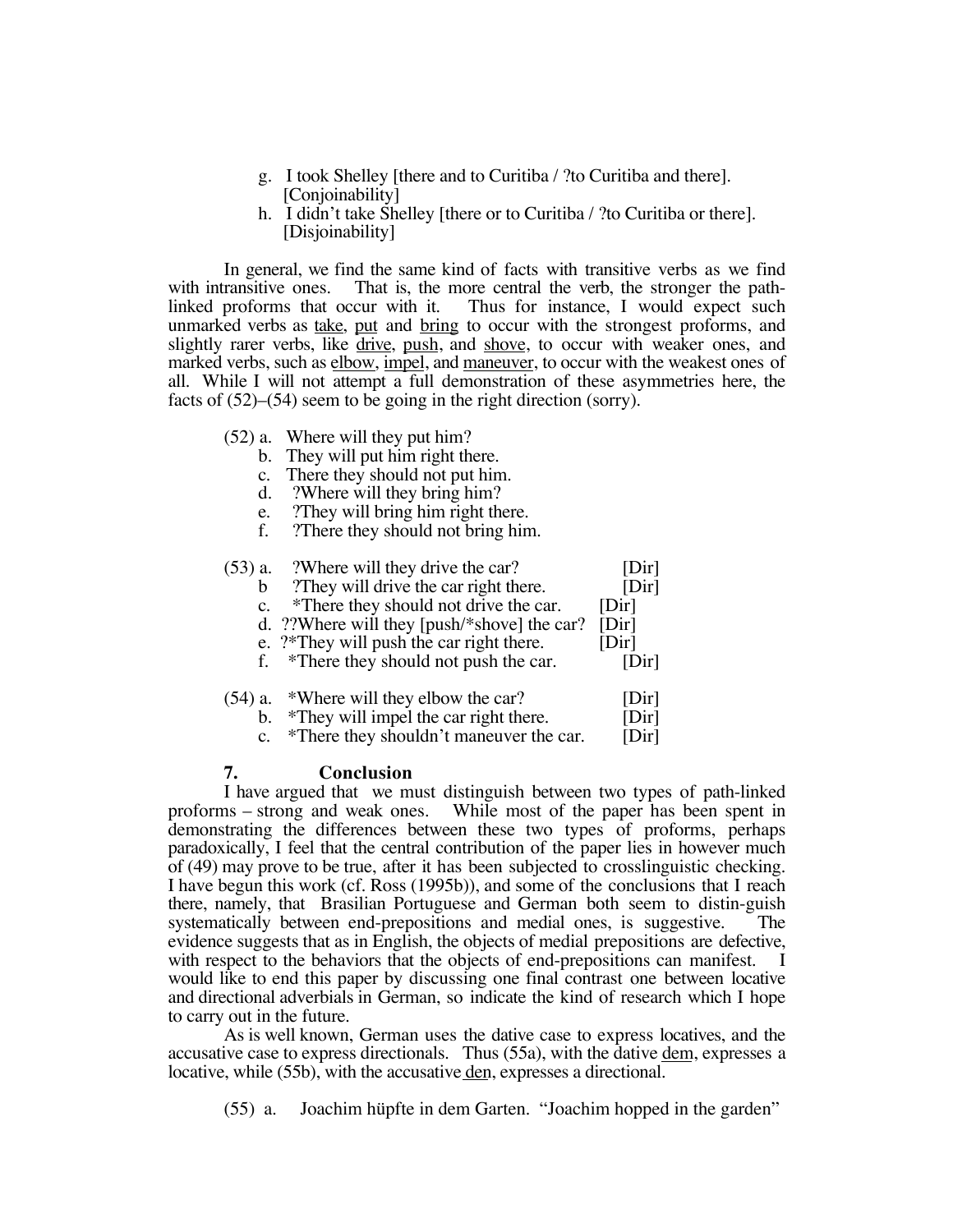b. Joachim hüpfte in den Garten. "Joachim hopped into the garden"

If (49) is true, we might expect the former to be able to do things that the former cannot. One such contrast is found in the adverbial relative clauses which can be introduced with the path-linked morpheme wo- [which corresponds roughly to "where"]. While both sentences in (55) can form relative clauses with the non path-linked relativization strategy shown in (56), only (55a) can form a wo-based relative clause.

- (56) a. Der Garten, in dem Joachim hüpfte, war hübsch. "The garden in which Joachim hopped (around) was pretty.
	- b. Der Garten, in den Joachim hüpfte, war hübsch. "The garden into which Joachim hopped was pretty.
- (57) Der Garten, worin Joachim hüpfte, war hübsch. "The garden in(\*to) which Joachim hopped was pretty.

I thus very cautiously conclude that the kind of effects that we might expect to find turning up in languages around the world, if locatives are indeed more central, and therefore less defective, than are directionals, are making their presence felt in German. I would like, however, to reemphasize the "cautiously" that figured prominently in the last sentence. It is my experience that languages differ strikingly in their expression of spatial concepts, and it appears to me that the same depth of research that I have struggled to attain for English will be required in each language to be compared before we will have any certainty that a language provides evidence for such a general claim as that in (49).

#### **Acknowledgements**

I have been helped, in my last ten years or so of of stumbling around in this huge area by insightful comments – either in their own work on related problems, or in the form of suggestions about this paper – on the part of the following friends, at least. If I have forgotten you, please forgive me: Al-Waleed Al-Suhaibani, Maria Beck, Pete Becker, Peter Cole, Rosália Dutra, Jerry Edmundson, Naima El-Arbi, Lynn Eubank, Chuck Fillmore, John Goldsmith, Jeff Gruber, Ken Hale, Ray Jackendoff, Paul Kiparsky, Haralampos Kalpakidis, Tony Kroch, George Lakoff, Ron Langacker, Knud Lambrecht, John Lawler, Mark Liberman, Jim McCawley, Charles Pyle, Len Talmy, and Rick Wojcik. I would like to dedicate this work to my old friend and teacher, Paul Postal, who has not only made countless suggestions pertaining to the analysis advanced here, but whose work has been a source of inspiration for me for more than thirty years. I hope someday to learn to listen well enough so that I will be able to avoid the many inadequacies that remain, despite these friends pointing them out to me.

#### **Footnotes**

1. As far as I know, the only types of modifiers which can modify path-linked proforms on the right are PP's and where-clauses: there by the watercooler, here where I live. In general, these right-modified proforms seem bad, after most prepositions except end-prepositions. However, there are some which seem better than others, for reasons that will doubtless continue to elude me for many years. Here are some: